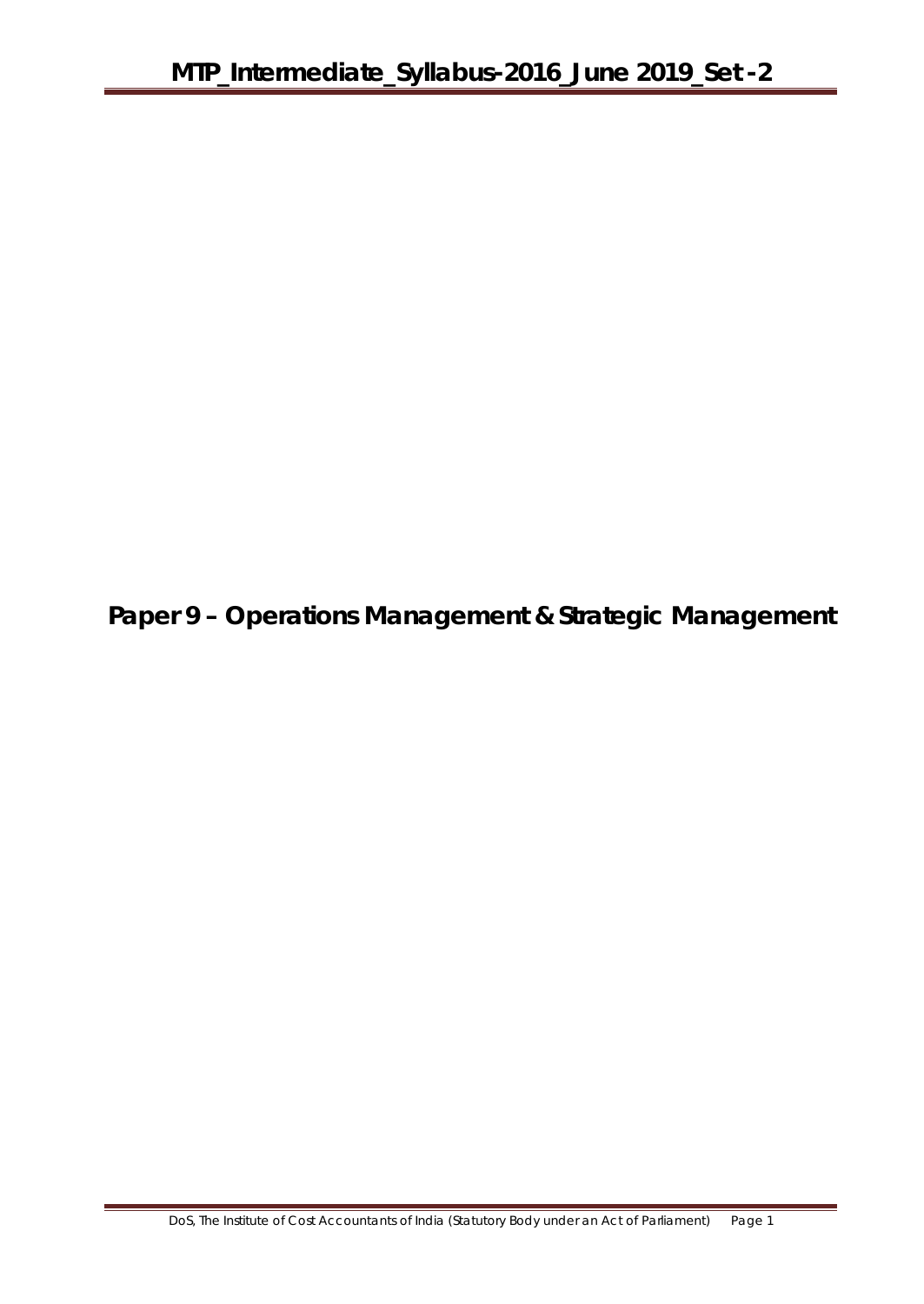## **Paper 9 – Operations Management & Strategic Management**

**Full Marks : 100** Time allowed: 3 hours

**The figures in the margin on the right side indicate full marks. This question paper has two sections. Both the sections are to be answered subject to instructions given against each.**

**Section – I : (Operations Management)**

- **1. (a) Choose the most correct alternatives: [1×10=10]** 
	- **(i) The starting point of Production cycle is:**
		- **(A) Product design,**
		- **(B) Production planning,**
		- **(C) Routing,**
		- **(D) Market research.**
	- **(ii) The act of assessing the future ad make provisions for it is known as:**
		- **(A) Planning,**
		- **(B) Assessment,**
		- **(C) Forecasting,**
		- **(D) Scheduling.**
	- **(iii) In Production by service, the product undergoes the changes in:**
		- **(a) Shape and size of the surface,**
		- **(b) Shape of the surface only,**
		- **(c) Size of the surface only,**
		- **(d) Chemical and Mechanical properties.**
	- **(iv) Which of the following aims at finding the best and most efficient way of using the available resources — men, materials, money and machinery?**
		- **(A) Method Study,**
		- **(B) Work Study,**
		- **(C) Time Study,**
		- **(D) Motion Study.**
	- **(v) Most suitable layout for continuous production is:**
		- **(a) Process layout,**
		- **(b) Line layout,**
		- **(c) Group Technology,**
		- **(d) Matrix layout.**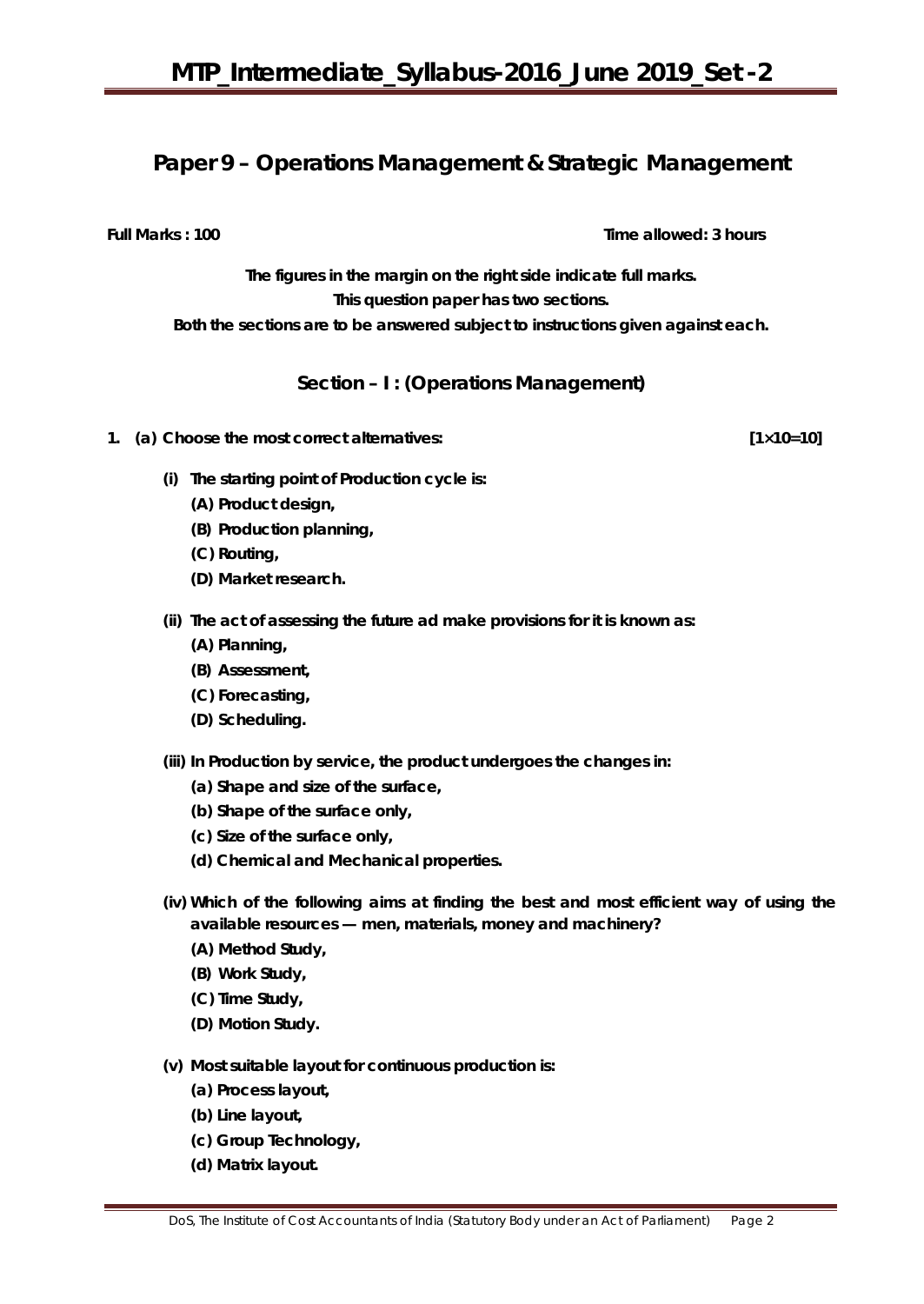- **(vi) Reliability and per unit cost of which of the following spares are less?**
	- **(a) Regular spares**
	- **(b) Insurance spares**
	- **(c) Capital spares**
	- **(d) Rotable spares**
- **(vii) Issuing necessary orders, and taking necessary steps to ensure that the time targets set in the schedules are effectively achieved is known as:**
	- **(a) Routing,**
	- **(b) Dispatching,**
	- **(c) Scheduling,**
	- **(d) Inspection.**
- **(viii) Preventive maintenance is useful in reducing:** 
	- **(a) Inspection Cost,**
	- **(b) Shutdown Cost,**
	- **(c) Cost of pre-mature replacement,**
	- **(d) Set-up cost of machine**
	- **(ix) MRP stands for:**
		- **(a) Material Requirement Planning,**
		- **(b) Material Recording Planning,**
		- **(c) Material Requisition Procedure**
		- **(d) Material Recording Procedure.**
	- **(x) Which one of the following standards is associated with the "Quality Assurance in Design, Production, Installation and Servicing"?** 
		- **(a) ISO 9001**
		- **(b) ISO 9002**
		- **(c) ISO 9003**
		- **(d) ISO 9004**

## (b) Match the terms in Column I with the relevant terms in Column II  $[1 \times 6=6]$

| Column I                                                                                                                                                   | Column <sub>II</sub>            |  |
|------------------------------------------------------------------------------------------------------------------------------------------------------------|---------------------------------|--|
| <b>Inventory Control</b><br>(A)                                                                                                                            | Turbo-Alternator<br>(i)         |  |
| <b>TOM focus</b><br>(B)                                                                                                                                    | <b>Network Analysis</b><br>(ii) |  |
| (C) Aviation Fuel                                                                                                                                          | (iii) Examination of Human work |  |
| (D) Hydro-electricity                                                                                                                                      | (iv) Customer Satisfaction      |  |
| (E)<br><b>Work Study</b>                                                                                                                                   | Refinery<br>(v)                 |  |
| (F)<br>structural<br>Quantitative<br><b>Systematic</b><br>approach to the problem of managing<br>successful<br>through<br>to<br>project<br>a<br>completion | (vi) Stock Level                |  |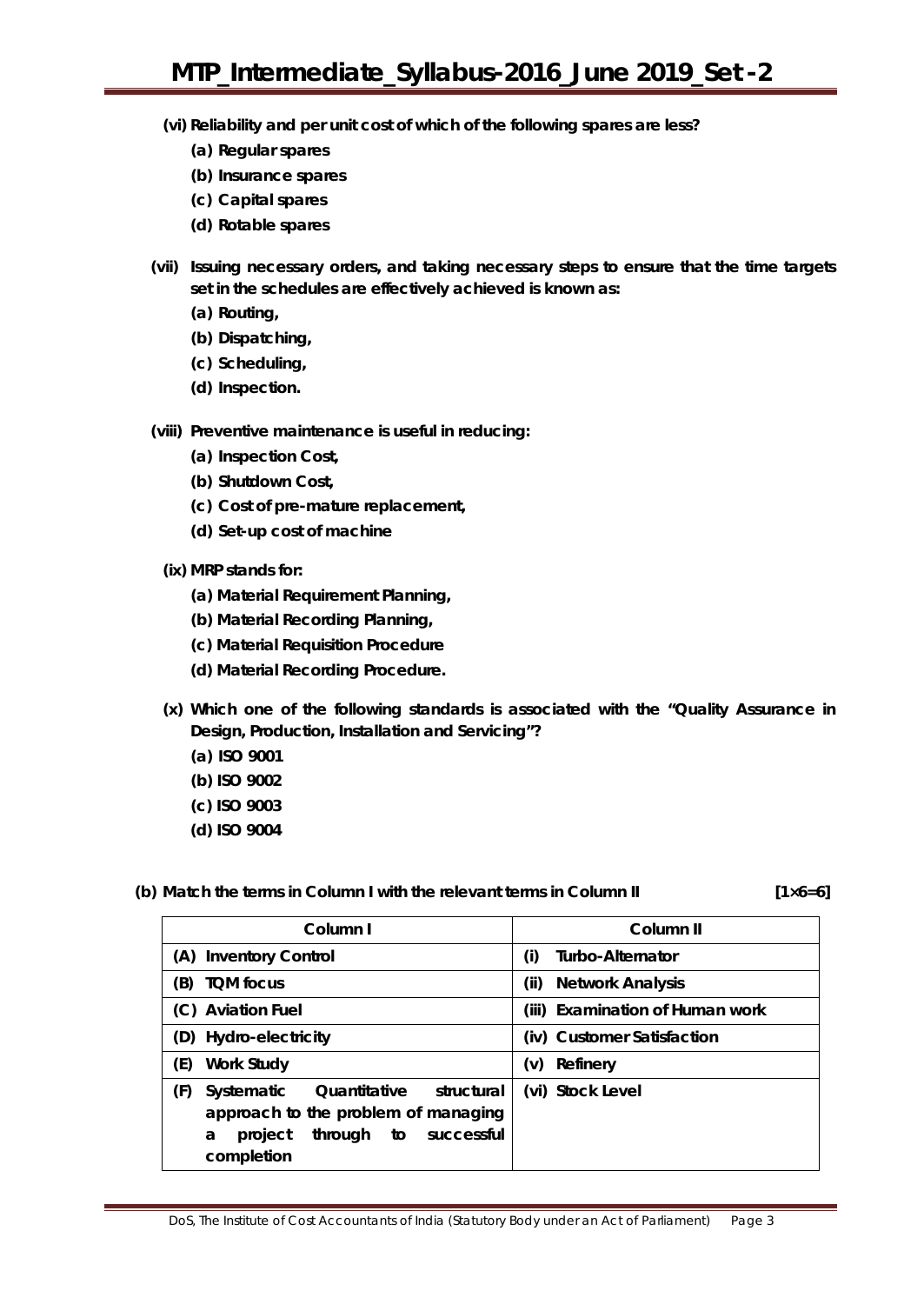|       | (c) State whether the following statements are True or False?                                                            | $[1 \times 6 = 6]$ |
|-------|--------------------------------------------------------------------------------------------------------------------------|--------------------|
| (i)   | A Productivity Index is a device of expressing the ratio between outputs and the<br>inputs of the resources numerically. |                    |
| (ii)  | The Linear Programming problem has two basic parts: the objective function and the<br>constraint set.                    |                    |
| (iii) | Increase in productivity leads to retrenchment of work force.                                                            |                    |
|       | (iv) The term "aesthetics" which appeals to the human sense does not add value to the<br>product.                        |                    |
| (v)   | PERT is designed for repetitive projects, whereas CPM is suitable for non-repetitive<br>projects.                        |                    |
|       | (vi) Production planning and control is essentially concerned with the control of finished<br>goods.                     |                    |

**Answer any** *three* **questions form the following:**

- **2. (a) What are the importance of a layout? [6]**
	- **(b) (i) A workshop operates on 2 shifts of 8 hours per day. It has 10 machines. It works for 5 days in a week. Machine utilization is 90% and the efficiency of the machines is 85%. Calculate the designed/rated capacity of the workshop in standard hours.** 
		- **(ii) The present layout is shown in the figure. The manager of the department is intending to interchange the departments C and F in the present layout. The handling frequencies between the departments is given. All the departments are of the same size and configuration. The material handling cost per unit length travel between departments is same. What will be the effect of interchange of departments C and F in the layout?**

| From / To |  |    |     |     |     |
|-----------|--|----|-----|-----|-----|
| r         |  | ററ | 160 | 50  |     |
|           |  |    |     | 100 | 130 |
|           |  |    | 20  |     |     |
|           |  |    |     | 180 |     |
|           |  |    |     |     |     |
|           |  |    |     |     |     |

**[10]**

- **3. (a) Linear Programming tools can be used in Management Application - Explain. [6]**
	- **(b) After observing heavy congestion of customers over a period of time in a petrol station, Mr. Petro has decided to set up a petrol pump facility on his own in a nearby site. He has compiled statistics relating to the potential customer arrival pattern and service pattern as given below. He has also decided to evaluate the operations by the using the simulation technique.**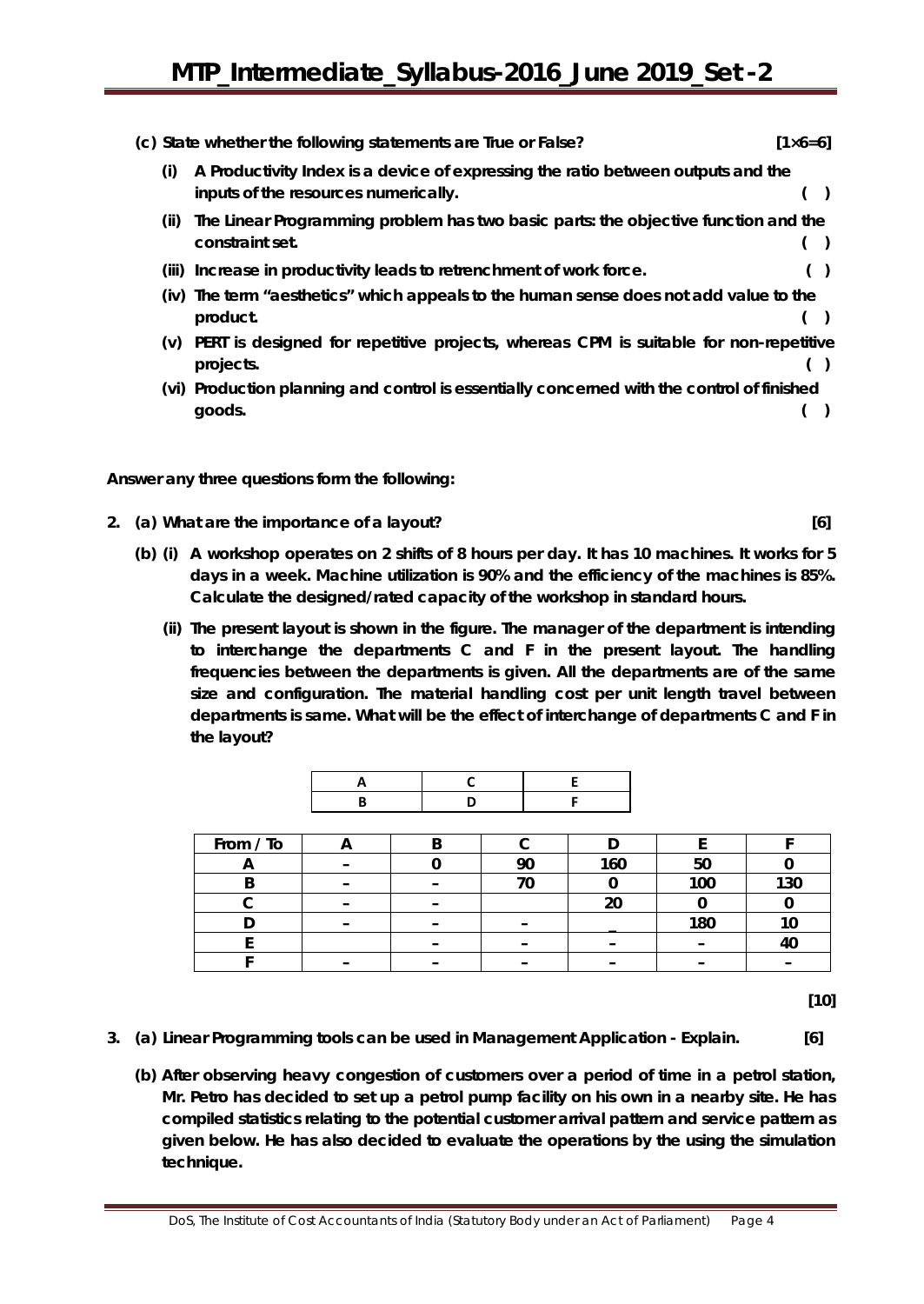| <b>Arrivals</b>              |             | Service                |             |  |
|------------------------------|-------------|------------------------|-------------|--|
| Inter-arrival time (minutes) | Probability | Service time (minutes) | Probability |  |
|                              | $0 - 22$    |                        | $0 - 28$    |  |
|                              | $0 - 30$    |                        | $0 - 40$    |  |
|                              | $0 - 24$    |                        | $0 - 22$    |  |
|                              | $0 - 24$    |                        | $0 - 10$    |  |
|                              |             |                        | [10]        |  |

**Assume:**

- **(i) The clock starts at 8 : 0 hours.**
- **(ii) Only one pump is set up.**
- **(iii) The following 12 Random Numbers are to be used to depict the customer arrival pattern: 78, 26, 94, 08, 46, 63, 18, 35, 59, 12, 97 and 82**
- **(iv) The following 12 Random Numbers are to be used to depict the service pattern: 44, 21, 73, 96, 63, 35, 57, 31, 84, 24, 05 and 37**

**You are required to find out the**

- **(i) probability of the pump being idle, and**
- **(ii) average time spent by a customer waiting in queue.**

| <b>Batting Position</b> |   |    |    |    |    |     |
|-------------------------|---|----|----|----|----|-----|
|                         |   | Ш  | V  |    | vı | VII |
|                         | A | 40 | 40 | 35 | 25 | 50  |
|                         | B | 42 | 30 | 16 | 25 | 27  |
| <b>Batsmen</b>          |   | 50 | 48 | 40 | 60 | 50  |
|                         |   | 20 | 19 | 20 | 18 | 25  |
|                         |   | 58 | 60 | 59 | 55 | 53  |

**4. (a) A captain of a cricket team has to allot five middle batting positions to five batsmen. The average runs scored by each batsman at these positions are as follows:**

**Make the assignment so that the expected total average runs scored by these batsmen are maximum. [8]**

- **(b) An airline is planning to open a satellite ticket desk in a new shopping plaza, staffed by one ticket agent. It is estimated that requests for tickets and information will average 15 per hour, and requests will have a Poisson distribution. Service time is assumed to be exponentially distributed. Previous experience with similar satellite operations suggests that mean service time should average about three minutes per request. Determine each of the following:**
	- **a. System utilization.**
	- **b. Percentage of time the server (agent) will be idle.**
	- **c. The expected number of customers waiting to be served.**
	- **d. The average time customers will spend in the system.**

**The probability of zero customers in the system and the probability of four customers in the system. [8]**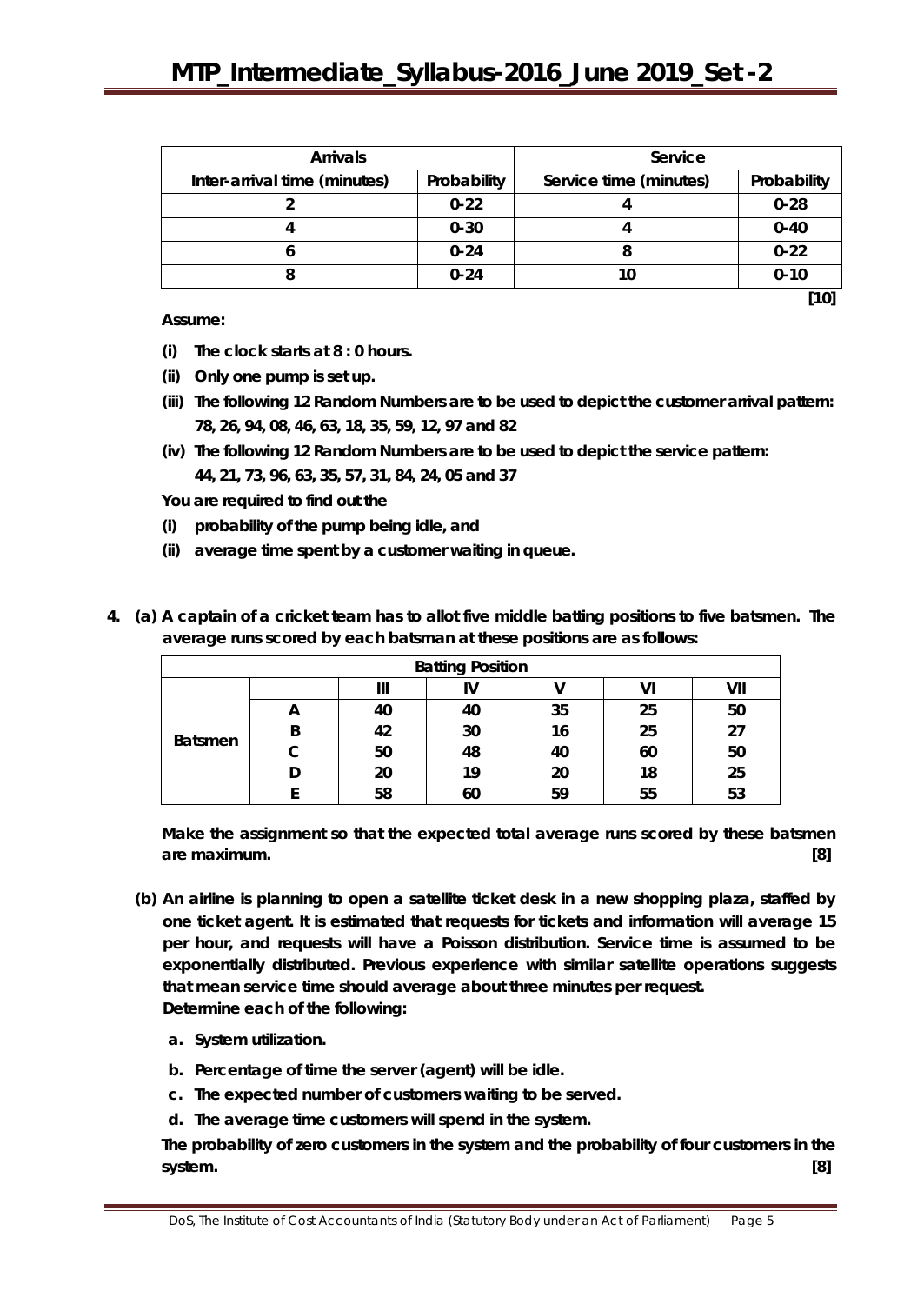**5. (a) Draw the network for the following activities and find critical path and total duration of the project.**

| Activity | Duration (months) |
|----------|-------------------|
| $1 - 2$  | 3                 |
| $2 - 3$  | 4                 |
| $2 - 4$  | $\overline{2}$    |
| $3 - 4$  | 3                 |
| $4 - 5$  | 4                 |
| $5-6$    | 3                 |
| $5 - 7$  | 5                 |
| $6 - 8$  | 2                 |
| $7 - 8$  | 4                 |
| $8-9$    | 5                 |

 **[3+2+3=8]**

**(b) PQR company has kept records of breakdowns of its machines for 300 days work year as shown below:**

| No. of breakdown | Frequency in days |
|------------------|-------------------|
|                  | 40                |
|                  | 150               |
|                  | 70                |
|                  | 30                |
|                  |                   |
|                  | חח?               |

The firm estimates that each breakdown costs  $\bar{\zeta}$  650 and is considering adopting a **preventive maintenance program which would cost** ` **200 per day and limit the number of breakdown to an average of one per day. What is the expected annual savings from preventive maintenance program? [8]**

## **Section – II: (Strategic Management)**

- **6. Choose the correct answer from the given alternatives: [1×6=6]**
	-

- **(i) For an entrepreneur**
	- **(i) mission is before the vision**
	- **(ii) vision is before the mission**
	- **(iii) both are developed simultaneously**
	- **(iv) profitability is most crucial**
- **(ii) Marketing Research Studies are undertaken:**
	- **(A) to understand product-price relationships.**
	- **(B) to measure brand loyalty of a class of consumers.**
	- **(C) to predict market potential of a product on a future date.**
	- **(D) All of the above.**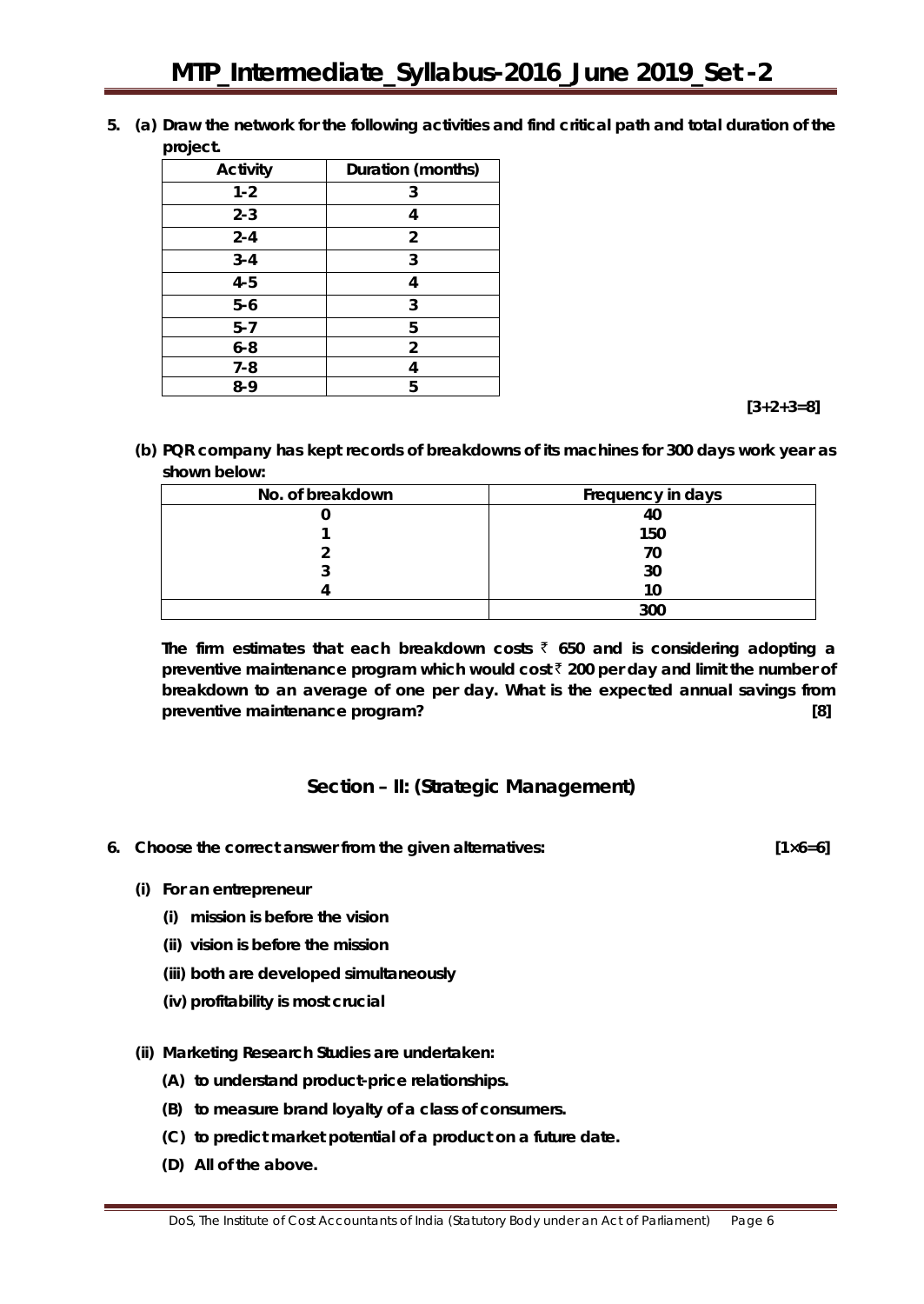- **(iii) For an actor in Bollywood, his outstanding performance would be a /an**
	- **(A) Asset**
	- **(B) Strategic Asset**
	- **(C) Core competency**
	- **(D) Capability.**

**(iv) Intensity of competition is \_\_\_\_\_\_\_\_\_\_\_\_\_\_\_\_\_\_\_ in low return industries**

- **(A) low.**
- **(B) non-existent.**
- **(C) high.**
- **(D) not important dependent on industry nature.**
- **(v) A company's actual strategy is**
	- **(A) mostly hidden to outside view and is known only to top-level managers.**
	- **(B) partly proactive and partly reactive to changing circumstances.**
	- **(C) typically planned well in advance and usually deviates little from the planned set of actions and business approaches because of the risks of making on-the-spot changes.**
	- **(D) mostly a function of the strategies being used by rival companies (particularly those companies that are industry leaders).**
- **(vi) Blue Ocean Strategy is concerned with**
	- **(A) moving into new market with new products**
	- **(B) creating a new market places where there is no competition**
	- **(C) developments of products and markets in order to ensure survival**
	- **(D) making the product unique in terms of attributes**

**Answer any** *two* **question form the following:**

- **7. (a) Enlist the advantage of strategic Management**
	- **(b)In SWOT analysis, list the threats that may occur in business. What step is necessary if a threat does arise? [6+6]**
- **8. (a) Discuss the approaches in Strategic Planning.**
	- **(b) Discuss about "Types of Strategic Control System". [6+6]**